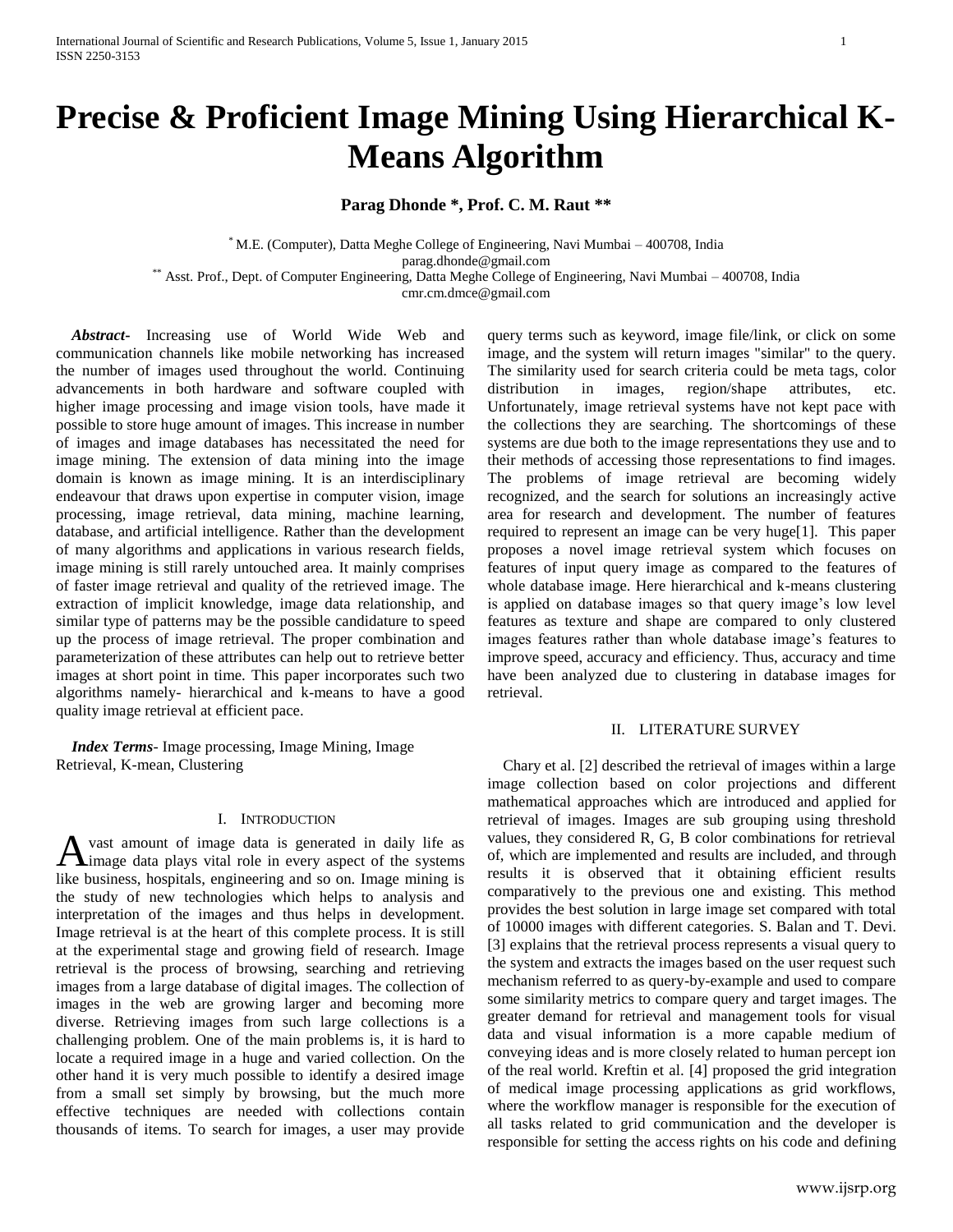the workflow manager what to do with it. Coarse-grained parallelization of processing steps can be applied in order to achieve runtime reduction. Kooper et al. [5] presented a novel solution for reconstructing 3-D medical volumes proposing the WS implementation as an additional layer to a dataflow framework. Olabarriaga et al. [6] developed a set of medical image analysis tools and described the requirements in order to integrate the existing systems (frameworks) with them. Stanchev [7], using image mining in image retrieval, described a new method for image retrieval using high level semantic features. The method includes the extraction of texture characteristics, low-level color, shape and various high level semantic features using the rules of the fuzzy logic helps in image mining technique. Herbert Daschiel and Mihai Datcu [8] explains the concept of Knowledge-driven content-based information mining system created to elaborate large amount of remote sensing image data. The system contain of intensive online and offline interface. The offline section include the extraction of ancient image features(such as facial expression, texture), their firmness, and data lessening, the generation of a entirely unsupervised image content-index, and the ingestion of the catalogue entry in the database management system. R. Brown, B. Pham. [9] described in detail a broad hierarchical image classifier approach and illustrated with which it can trained to find objects using support vector machine concept. In this approach speed and time complexity of algorithm is not discussed. Aura Conci. , Everest Mathias, M.Castro [10] proposed a framework for mining images by colour content. Their framework provides the possibility of use 5 distance function for evaluation of similarity among images and 2 types of quantization.

## III. SYSTEM ANALYSIS

Main issues in analyzing images are the effective identification of features and another one is extracting them. For centuries, most of the images retrieval is text-based which means searching is based on those keyword and text generated by human's creation. Unfortunately, image retrieval systems have not kept pace with the collections they are searching. Most of the image retrieval systems present today are text-based, in which images are manually annotated by text-based keywords and when we query by a keyword, instead of looking into the contents of the image, this system matches the query to the keywords present in the database. The text-based image retrieval systems only concern about the text described by humans, instead of looking into the content of images. Data Clustering is often took as a step for speeding-up image retrieval and improving accuracy especially in large database. In general, data clustering algorithms can be divided into two types: Hierarchical Clustering Algorithms and Non-hierarchical Clustering Algorithms. However, Hierarchical Clustering is best suitable for clustering small quantities of data. Non- hierarchical is suggested to cluster large quantities of data. The most adapted method for nonhierarchical clustering is the K-Means clustering algorithm. This obviously suggests reducing the quantities of images prearranged to hierarchical clustering to have a faster retrieval. We can combine the image attributes such as color, texture, and shape in order to have a small set of data images. For this small set of data images, hierarchical cluster will retrieve images faster. These images later combined with K-Means clustering algorithm will

produce better and accurate images. Thus, we propose an integrated approach to combine merits of the hierarchical clustering and k-means and discard disadvantages mentioned above of hierarchical and k-means algorithm. This method is different from the existing methods which first includes hierarchical clustering to confirm the number of clusters with location and then run the K-means clustering. The idea of the concept is to cluster first half data by hierarchical clustering and rest half by K-means in one round.

### IV. SYSTEM DESIGN

 The proposed system can be portrayed in the fig 4.1.Initially we create the image database. Then we extract the query image depend on the combination of color, texture, and shape of selected dataset. Now, the clustered images from the hierarchical clustering are applied to the k-means algorithm which takes the input parameter, k, and partitions a set of n objects into k clusters so that the resulting intra-cluster similarity is high.



Figure 1: Image Mining System

 An object is assigned to the cluster to which it is the most similar one. This object assignment is based on the distance between the object and the center it's closest to. It then computes the new centroid and in this way each center finds the centroid of its own points. This process iterates until the criterion function converges. Thus, the retrieval will be very accurate with the hierarchical and K-Means clustering. It leads to the better performance than by using individual algorithmic methods.

## V. IMPLEMENTATION

 To implement the above proposed system, we have used MATLAB as a tool. MATLAB is a state-of-the-art mathematical software package, which is used extensively in both academia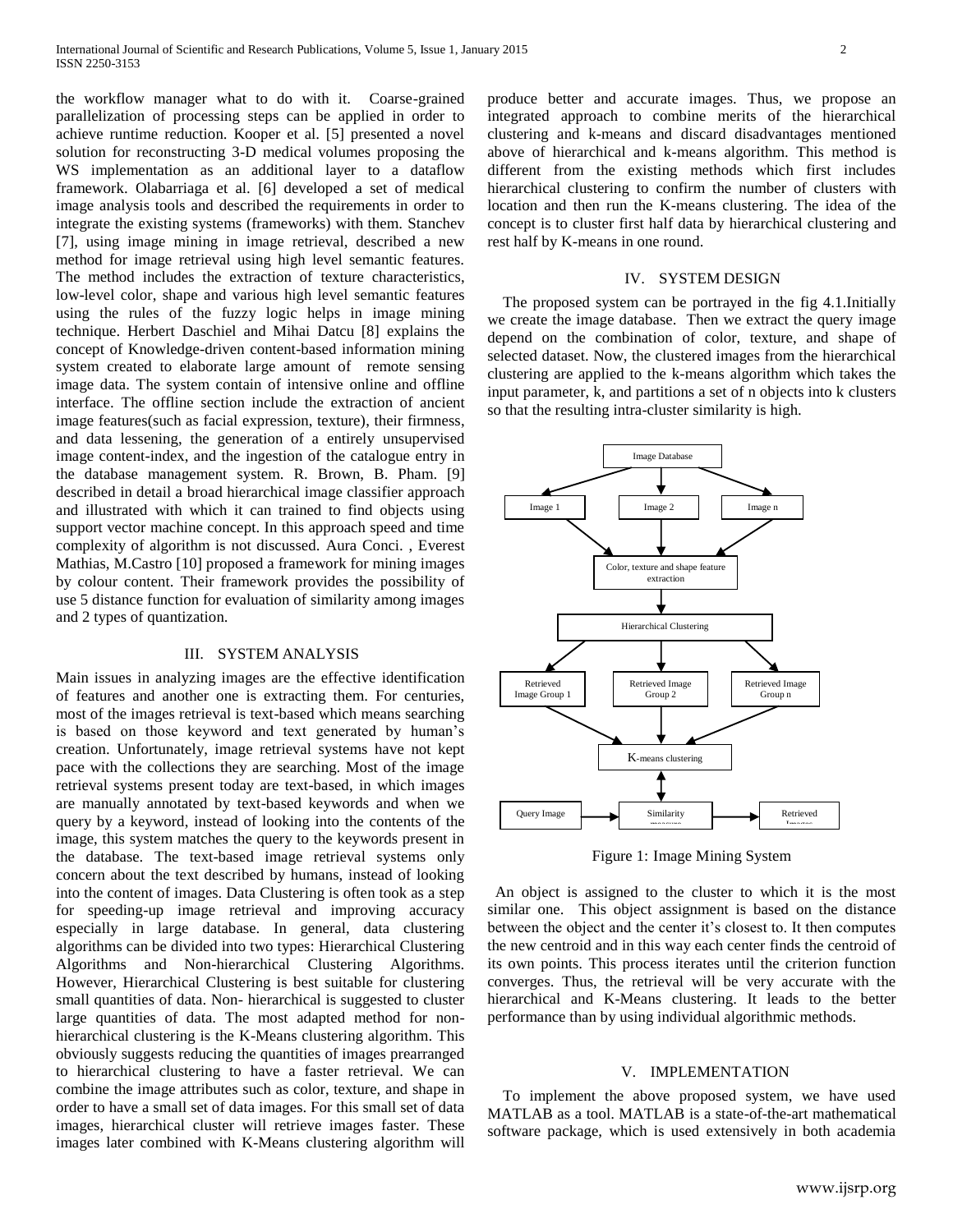and industry. It is an interactive program for numerical computation and data visualization, which along with its programming capabilities provides a very useful tool for almost all areas of science and engineering. MATLAB makes use of highly respected algorithms and hence we can be condensing about our results. Powerful operations can be performed using just one or two commands. We can build up your own set of functions for a particular application. MATLAB is a highperformance language for technical computing. It integrates calculation, visualization, and coding in an easy-to-use environment where tribulations and solutions are expressed in well-known mathematical notation.

# VI. RESULT & DISCUSSION

For this approach we have used performance parameter astime, relevant images, accuracy, Recall and Precision.

### *A. Accuracy*

Accuracy of an image retrieval task is defined as the ratio of the number of relevant images retrieved to the total number of images retrieved expressed in percentage.

$$
Accuracy = \frac{number\ of\ relevant\ images}{total\ number\ of\ images\ retrieved} \times 100\,(1)
$$

Where, total number of images retrieved  $=$  number of relevant images + number of irrelevant images

An assumption is made to calculate the accuracy values using the first 50 relevant image results for uniformity and simplicity of calculations. Accuracy is a vital parameter for evaluation as it is a direct measurement of the quality and user satisfaction of the image retrieval process. It is summarised in Table 1

## *B. Recall*

Recall measures the capability of the system to retrieve all models that are relevant, while precision measures the capability of the system to retrieve only models that are relevant. Recall can be calculated as:

Recall = 
$$
\frac{number\ of\ relevant\ images\ retrieved}{total\ number\ of\ relevant\ images}
$$
 (2)

*C. Precision*

It can be calculated as:

$$
Precision = \frac{number\ of\ reveal\ images\ retrieved}{total\ number\ of\ images\ retrieved} \tag{3}
$$

The first test is based on the color dominant and texture features approach. In this test, the 4 image classes are taken and we have calculated the precision and the recall for these different image classes in Table 2.

TABLE I RESULTS OBTAINED BASED ON COLOR, TEXTURE, SHAPE AND COMBINED APPROACH

| <b>Image Class</b>                                        | <b>Time</b><br>(Seconds) | Image<br><b>Receive</b><br>d | <b>Relevant</b><br><b>Images</b> | Accuracy |
|-----------------------------------------------------------|--------------------------|------------------------------|----------------------------------|----------|
| Classification<br>based on color                          | 1.8544                   | 11                           | 3                                | 27%      |
| Classification<br>based on<br>shape                       | 1.8274                   | 11                           | $\mathcal{D}_{\mathcal{A}}$      | 18%      |
| Classification<br>based on<br>texture                     | 1.8385                   | 11                           | $\mathfrak{D}$                   | 18%      |
| Classification<br>based on<br>color, shape<br>and texture | 1.8191                   | 11                           | 9                                | 81.81%   |

TABLE III RECALL AND PRECISION FOR 4 IMAGE CLASS

| <b>TEST</b>                   | <b>IMAGE</b> | <b>IMAGE</b>              | <b>IMAGE</b><br>3 | <b>IMAGE</b>   |
|-------------------------------|--------------|---------------------------|-------------------|----------------|
| Class                         | TajMahal     | Great<br>Wall of<br>China | Wall              | <b>Flowers</b> |
| Query Image<br>Type           | Jpg          | <b>Jpg</b>                | Jpg               | Jpg            |
| Matched<br>Relevant<br>Images | 6            | 6                         | 7                 | 5              |
| Precision                     | 0.75         | 0.66                      | 0.77              | 0.62           |
| Recall                        | 0.86         | 0.75                      | 0.87              | 0.71           |

**The comparison between the individual approach and combined approach using the parameters is shown as below:**

| TABLE III                                            |
|------------------------------------------------------|
| COMPARISION BETWEEN INDIVIDUAL APPROACH AND COMBINED |
| APPAROACH                                            |

| <b>Parameters</b> | <b>Individual</b><br>Approach | <b>Combined</b><br>Approach |  |
|-------------------|-------------------------------|-----------------------------|--|
| MeanTime(sec)     | 1.8336                        | 1.8191                      |  |
| Mean Accuracy(%)  | 21%                           | 81.81%                      |  |